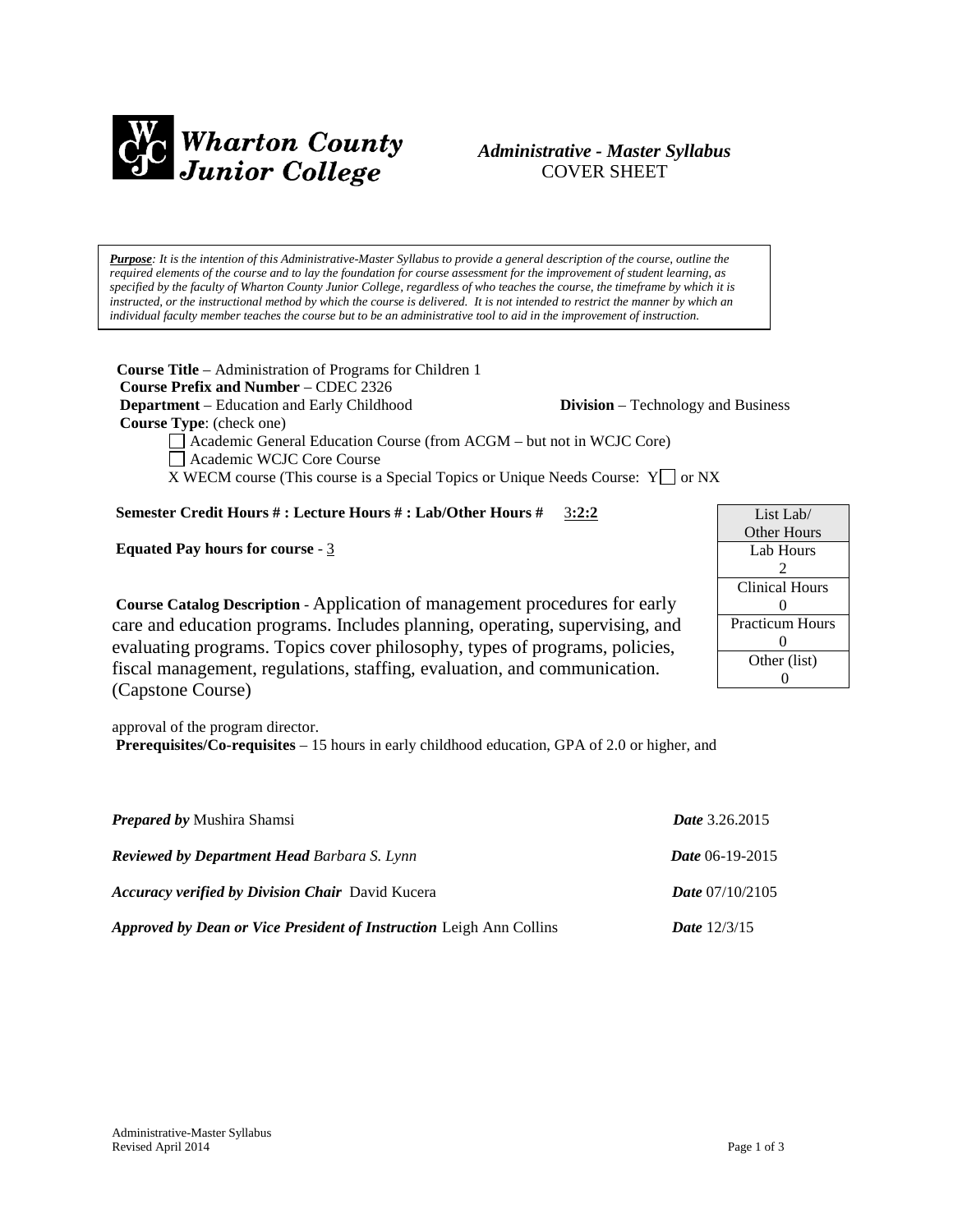

**I. Topical Outline** – Each offering of this course must include the following topics (be sure to include information regarding lab, practicum, clinical or other non-lecture instruction): Topics cover : philosophy types of programs lesson planning and implementation planning effective program policies fiscal management and budgeting regulations (state and federal) staffing, evaluation (of the setting, teachers, and support staff) communication (with teachers, staff, parents, families, and children) duties of an Early Childhood administrator planning and maintaining an effective climate in Early Childhood programs leadership models/ traits of an effective administrator forming collaborations with staff, teachers, families, and the larger community

Students will participate in 16 weeks of 2-hour labs at a licensed facility, completing assignments related to the course content of managing a quality child care program.

National Association for the Education of Young Children Standards measured in this course:

- 1. Promoting child development and learning
- 2. Building family and community relationships
- 3. Observing, documenting, and assessing
- 4. Using developmentally appropriate approaches to connect with children and families
- 5. Using content knowledge to build meaningful curriculum
- 6. Becoming a professional

## **II. Course Learning Outcomes**

|                                            | <b>Learning Outcomes</b>                   | <b>Methods of Assessment</b>                                                                     |  |
|--------------------------------------------|--------------------------------------------|--------------------------------------------------------------------------------------------------|--|
| Upon successful completion of this course, |                                            |                                                                                                  |  |
|                                            | students will:                             |                                                                                                  |  |
| 1.                                         | Develop an initial operational plan;       | 1.2.3.4.5. Students will submit a portfolio                                                      |  |
| 2.                                         | Identify the functions of an               | documenting lab experiences and assignments                                                      |  |
|                                            | administrator.                             | (which include a statement of philosophy) that<br>is graded according to a rubric (30% of grade; |  |
|                                            | 3. Evaluate an early care and education    | grade of 70 indicates mastery).                                                                  |  |
|                                            | program.                                   |                                                                                                  |  |
| 4.                                         | Analyze methods of effective               | 1.2.3.4. 5. Students will complete a midterm                                                     |  |
|                                            | communication                              | and final exam (and other quizzes as deemed                                                      |  |
|                                            | 5. Utilize skills in speaking, writing,    | necessary by the instructor) assessing course                                                    |  |
|                                            | computation, and computer applications.    | objectives (grade of 70 indicates mastery).                                                      |  |
|                                            | 6. Reflect each week on the administration | The midterm exam must include at least one.                                                      |  |
|                                            | of developmentally appropriate programs    | essay question to assess higher levels of                                                        |  |
|                                            | for children (according to standards)      | Bloom's Taxonomy.                                                                                |  |